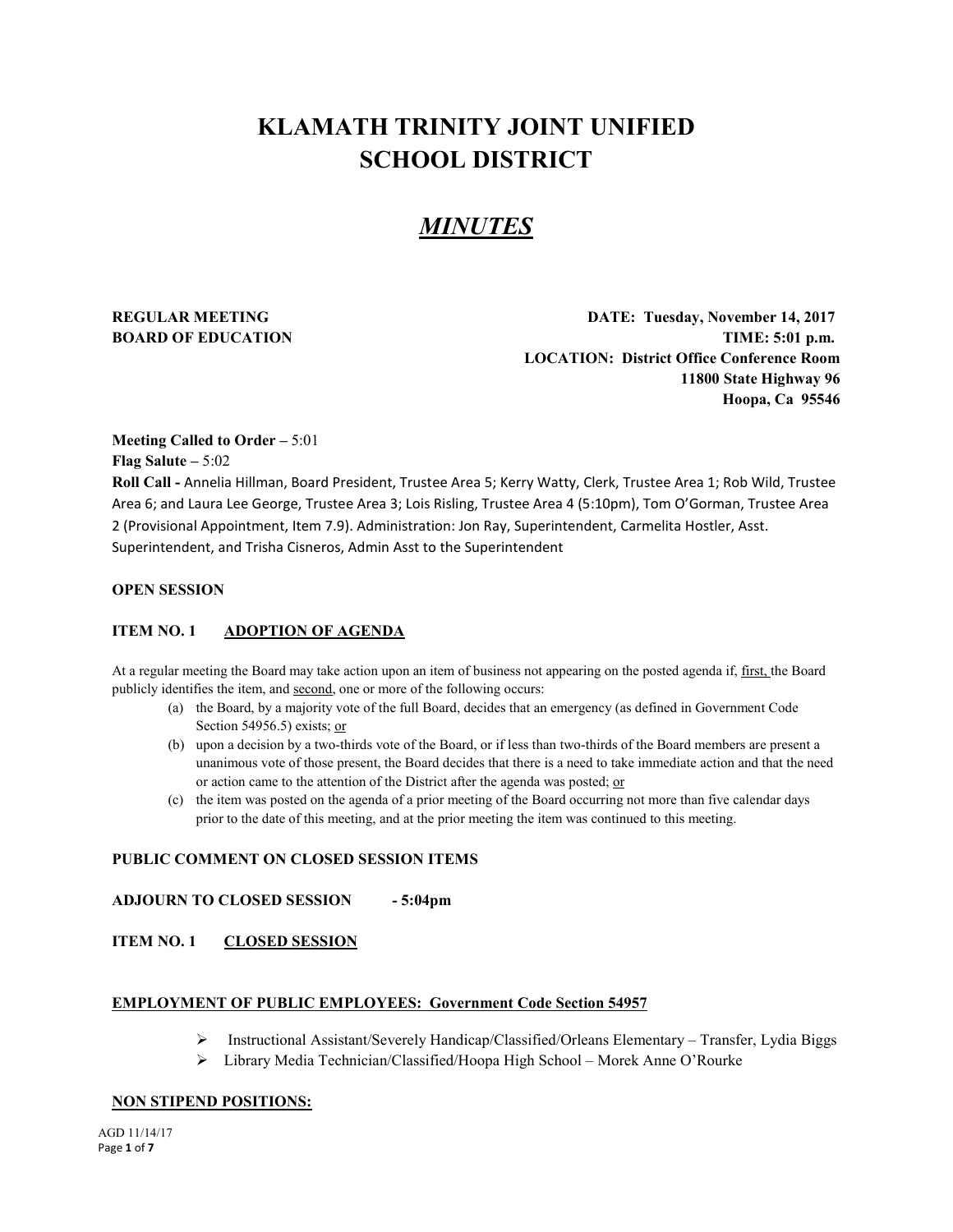Volunteer Coach/Varsity Basketball/Hoopa High School – Ramone Mullen

**GOVERNMENT CODE SECTION 54957**: Public Employee discipline, dismissal, release, non re-election, acceptance of the resignation of, or other action which otherwise affects the employment status of a public employee.

GOVERNMENT CODE SECTION 54956.9 Conference with Legal Counsel – Anticipated Litigation: Under Government Code sections 54956.9(d)(2), the Klamath Trinity Joint Unified Board of Trustees hereby provides public notice that it may meet in Closed Session to decide whether there is significant exposure to litigation, and to consider and act in connection with matters for which there is a significant exposure to litigation. Under Government Code sections 54956.9, the Klamath Trinity Joint Unified Board of Trustees hereby provides public notice that it may meet in Closed Session to decide to initiate litigation and to consider and act in connection with litigation it has decided to initiate Conference with Legal Counsel – Anticipated Litigation: Significant exposure to Litigation.

GOVERNMENT CODE SECTIONS 6549.1(d) AND 54957.6 CONFERENCE WITH LABOR NEGOTIATOR Agency Negotiator: Jon Ray, Superintendent, Employee Organizations: Klamath Trinity Teachers Association (KTTA); California School Employees Association, Chapter 347 (CSEA); Unrepresented Employees.

#### **RETURN TO OPEN SESSION - 6:30 pm**

# **ACTIONS RESULTING FROM CLOSED SESSION**

# **ITEM NO. 3 ANNOUNCEMENT OF ACTIONS TAKEN IN CLOSED SESSION WHICH ARE REQUIRED TO BE ANNOUNCED**

# **ITEM NO. 4 PUBLIC COMMENT AND COMMUNICATION ON NON-AGENDA ITEMS TO INCLUDE INDIAN POLICIES AND PROCEDURES**

During this portion of the meeting, members of the public may address the Board on matters not on the agenda if such matters are within the subject jurisdiction of the Board. Members of the public may address the Board regarding items on this agenda immediately prior to their being discussed by the Board. Time limits, generally three minutes per speaker, 20 minutes per subject will be imposed by the Board President. No person shall initiate charges or complaints against individual employees or students of the District at a public meeting.

Mary Raigosa – **Spoke regarding Professional Development.** 

Deanna Marshall **– Spoke regarding Sunshine Committee**

Dave Sanders – **Spoke regarding Professional Development.** 

# **ITEM NO. 5 CONSENT AGENDA** *(Wild/Risling) 5-0*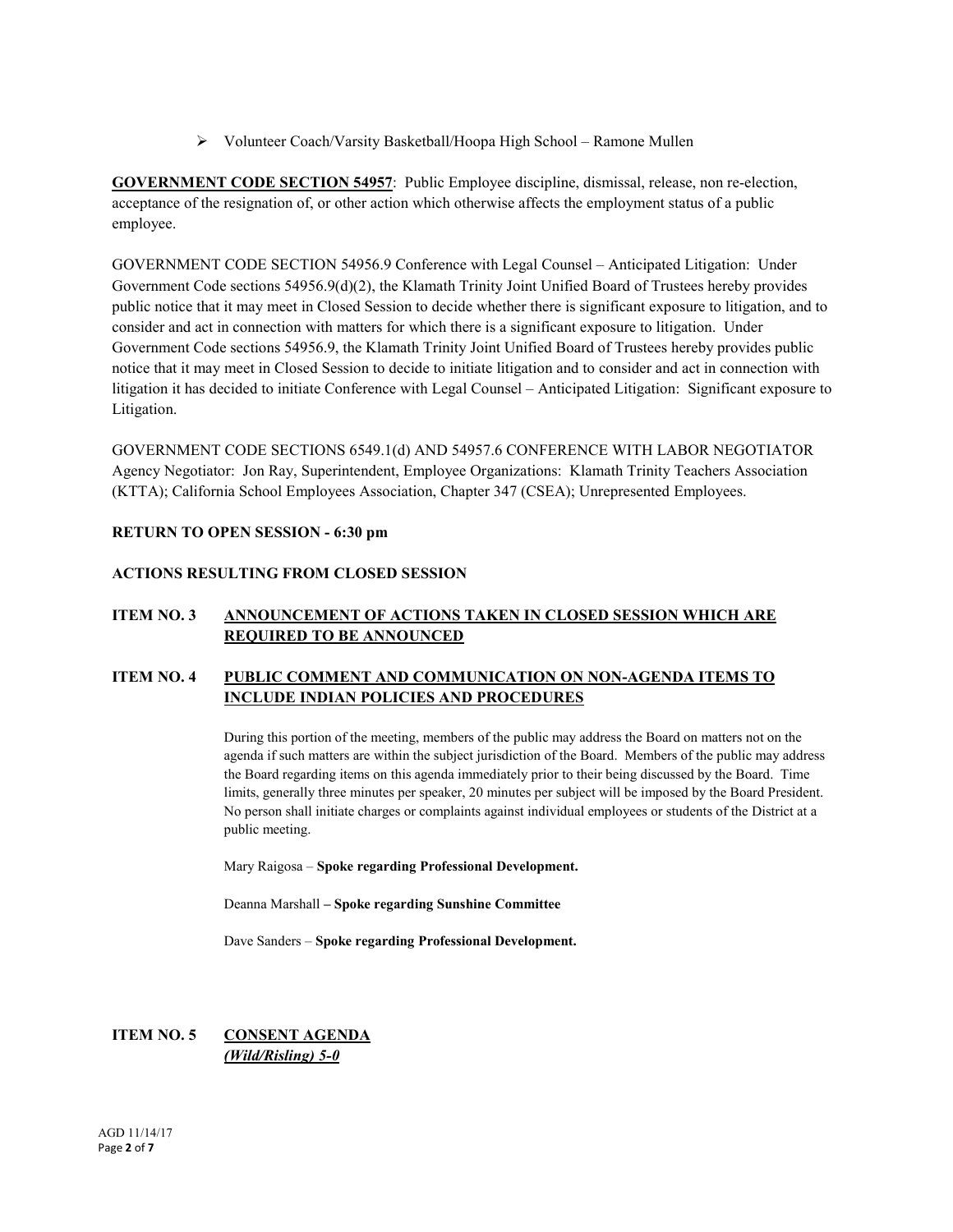MSC (George/Watty) to remove Item 5.1 – Minutes of Previous Meeting, and approve all other consent agenda items. 5-0

#### *5.1 MINUTES OF PREVIOUS MEETING - Separate*

*MSC (George/Watty) to correct attendance for November 2, 2017 minutes. Laura Lee George was absent, Kerry Watty wasn't. 5-0*

#### **5.2 BILLS AND WARRANTS REPORT**

Total for the month of October: \$2,474,851.92

# **5.3 OUT OF STATE TRAVEL**

The Board is asked to approve the travel request for the Assistant Superintendent Business and Personnel and the Budget and Purchasing Clerk to attend the National Indian Impacted Schools Association (NIISA) Annual Conference in Las Vegas, Nevada December 4-5

# **ITEM NO. 6 DISTRICT REPORTS**

- **6.1** Indian Education Director's Report: Margo Robbins reported that the link to the curriculum is on the website, as well as a link to all the curriculum. Ca Ed requested some sample lessons and a link to curriculum. Monique Sonoquie went to a conference at Sacramento State and sent some brochures and a sample lessons. There wasa very fun  $2<sup>nd</sup>$  annual acorn festival. This year they added a piece to honor elders. Elders were sent home with a jar of acorn soup and salve. Students ground all the acorns.
- **6.2** Construction Update: Kevin Nolen reported Orleans is still on track to be completed next week. There will still be some site work that will be completed in spring. Weitchpec is still working on closeout. Still working on fencing. Closing out on phase two. Phase 3 is going well at HVHS. they are on track for power. 19 december PGE will be there. All generators, with exception of one Still working on bids and there is a new bid schedule. Temporary roof will be on soon. Plywood will be here any day and working on putting together a team.
- **6.3** Student Board Member Report**: None**
- **6.4** Special Education Report**: None**
- **6.5** Employee Group Reports:

CSEA: Terry Bray reported that CSEA and District is not getting very far with negotiations. Patty Kelley reported that they have employees here that are not comfortable with their position.

KTTA: Dave Sanders thanked the hardworking teachers in the district. Also wanted to acknowledge the passing of the two students in the terrible tragedy in Redding. Also wanted to recognize that our students are in mourning and acknowledge the passing of Betty Eichelberger. She dedicated many years to the district. Professional Development was good. The trainings were very well done. KTTA is wrapping up last year's negotiations.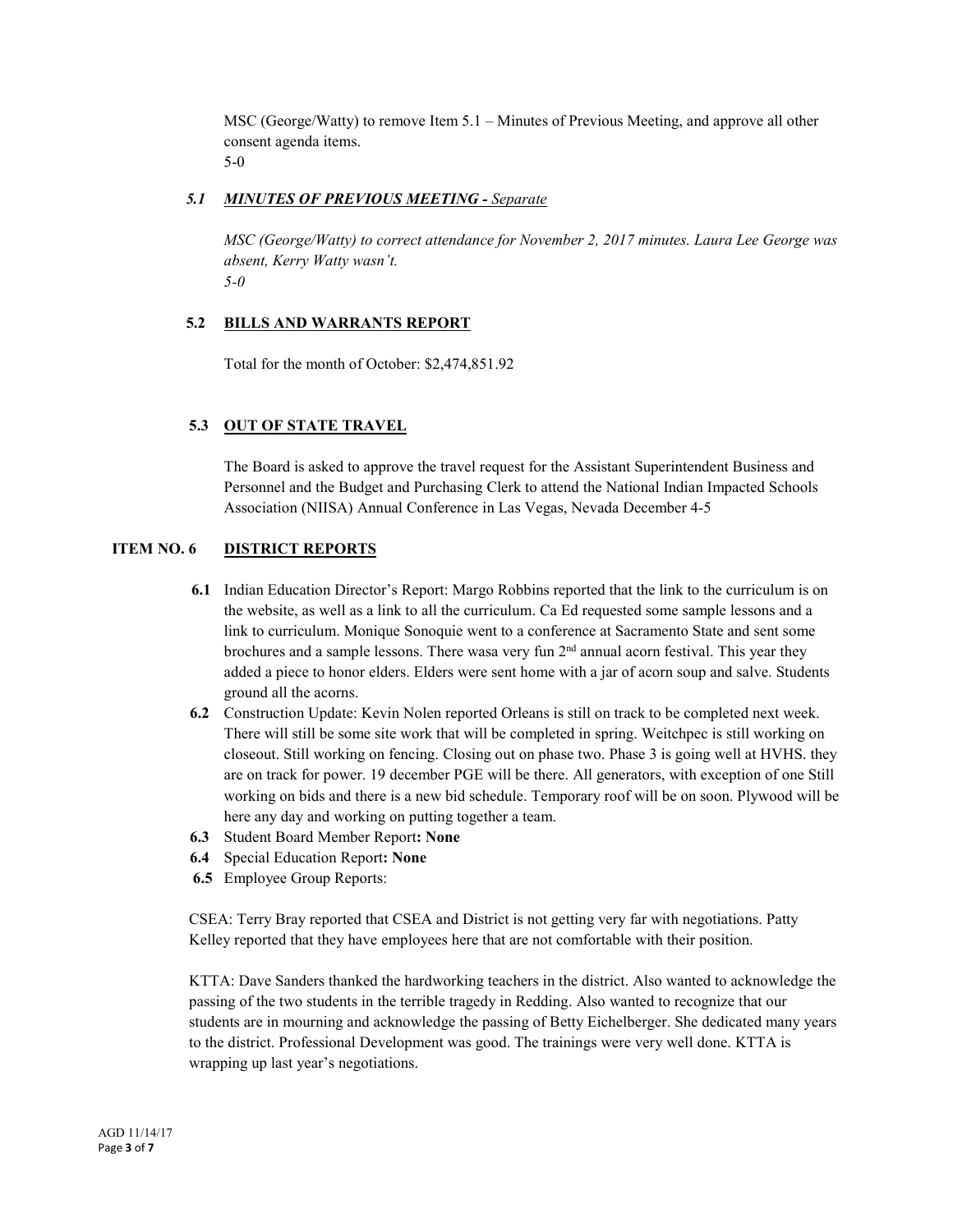#### **6.6** School Site Reports:

Trinity Valley Elementary: Liz Franklin said she feels particularly blessed to be a part of this community and that she has such a wonderful classified and certificated staff. She also thanked Jerry Nobles for his guidance. David Elie came to a staff meeting and it was a super valuable time. He answered a lot of questions. He also started staff with google classrooms. Plans on inviting him back to teach our teachers about Go Guardian. Teachers can monitor what students are doing on their chrome books without hovering. Winter program is December  $7<sup>th</sup>$ . There will be a free community dinner. Big thanks to Missie. There were a few cases of scabies and lice. Her team did an amazing job at cleaning.

Hoopa Elementary: Paula Wyant passed out updated scores and grades. Paula reported that she put out a voluntary book study on Fostering Resilient Learners. With Aran's help, theyhave been able to secure books for all teaching staff plus some for classified.

Hoopa High School: Dustin Rossman reported HVHS is dealing with the loss of students. Looking at Profficienty reports, it was interesting to see how scores went up spring to fall. It seems kids tried a little bit harder. College readiness had \$10,000 for trauma informed schools. Three professors are coming in to teach staff in a series of classes. There will be six classes that will build off each other. The biggest thing for Trauma Informed is 100% buy-in. Spoke with staff about that. TIM (Trauma Informed Movement) team meets the first Wednesday.

Captain John High School: none.

River Schools: Jeff Landry started with JNES. He was very happy to receive emails stating that they will have a basketball team. OES had furniture delivered Thursday. Awards day is Friday. At WES, SDC teacher has done a phenomenal job at transition.

**6.7** Trustee Area Reports

Area 1 (Salyer): Kerry Watty reported that she is happy to be on the board.

Area 2 (Willow Creek): *Vacant*

Area 3 (Hoopa): Laura Lee has been really pleased with the staff and students at Captain John High School. They have been very involved in restoring the Adobe House. Michael O'Neil has been spear-heading the project, and has been teaching the history of Fort Gaston and the Adobe House.

Area 4 (Hoopa): none

Area 5 (Orleans): Annelia Hillman reported that she would really like to see Orleans Elementary School have its own principal. Three sites is a lot for one person to handle. The river schools need at least two principals.

Area 6 (Weitchpec): none

Area 7 (Jack Norton/Pecwan): none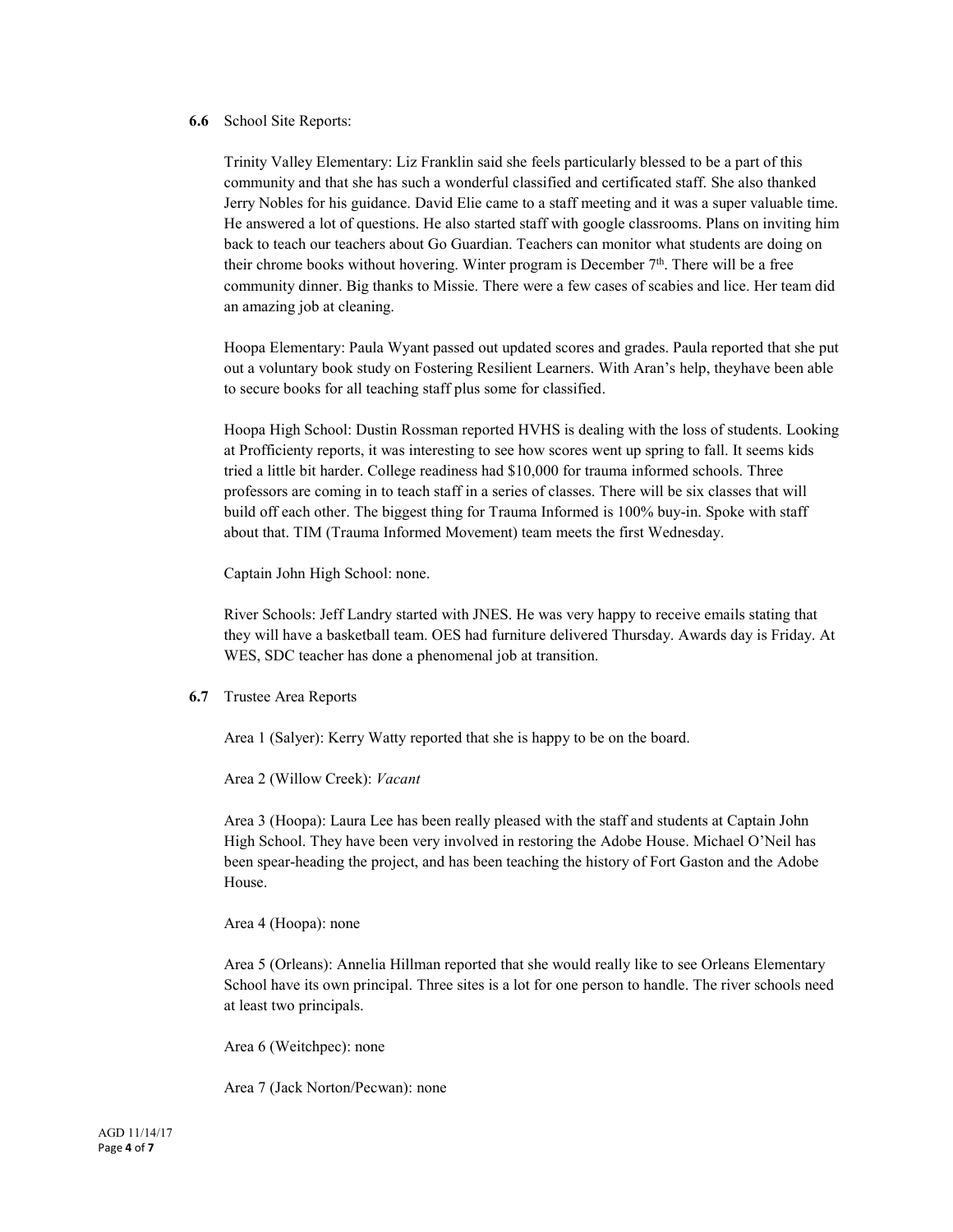#### **ITEM NO. 7 ITEMS FOR BOARD ACTION**

#### **7.1 EMPIRE DRY WALL – ORLEANS ELEMENTARY PH III**

MSC (Watty/Wild) to approve two bid proposals from Empire Dry Wall, totaling \$24,350 *contingent upon funding*

Bid Proposal Dated 9-27-2017 \$14,920 Bid Proposal Dated 10-3-2017 \$9,430 5-0

#### **7.2 METEOR EDUCATION – CHANGE ORDER TRINITY VALLEY ELEMENTARY PH III**

MSC (Wild/Watty) to approve the change order for PO#180130 in the amount of \$2,504.00 *contingent on funding* 5-0

#### **7.3 WORLD TELECOM &SURVEILLANCE INC. – CHANGE ORDER ORLEANS ELEMENTARY PH III**

MSC (Wild/George) to withdraw from agenda. See next item. 5-0

#### **7.4 ROBERT COLBURN ELECTRIC, INC. – CHANGE ORDER ORLEANS ELEMENTARY PH III**

MSC (Watty/Wild) to approve the change order from Robert Colburn Electric in the amount of \$2,817.97 *contingent on funding* 5-0

# **7.5 LACO ASSOCIATES – HOOPA HIGH SCHOOL CHILLER / GENERATOR / BOILER / SITE WORK**

MSC (Risling/Wild) to approve the estimate from LACO in the amount of \$23,320.00 for project testing *contingent on funding* 5-0

#### **7.6 ADOPTION OF REASONING AND WRITING CURRICULUM**

MSC (Risling/George) to adopt the Reasoning and Writing Curriculum for Special Day Class Teachers, as well as approve the Curriculum Committee to purchase remaining supplies, totaling \$2,900

5-0

#### **7.7 COLLEGE READINESS BLOCK GRANT – HOOPA HIGH SCHOOL VARSITY BASKETBALL AND CHEERLEADERS**

MSF (Watty/Wild) to approve the use of \$12,500 of the College Readiness Block Grant to help fund the Hoopa High School varsity basketball team and cheerleaders travel to Hawaii for cultural exchange and college tour. 1-4 (George, Hillman, Watty, Risling)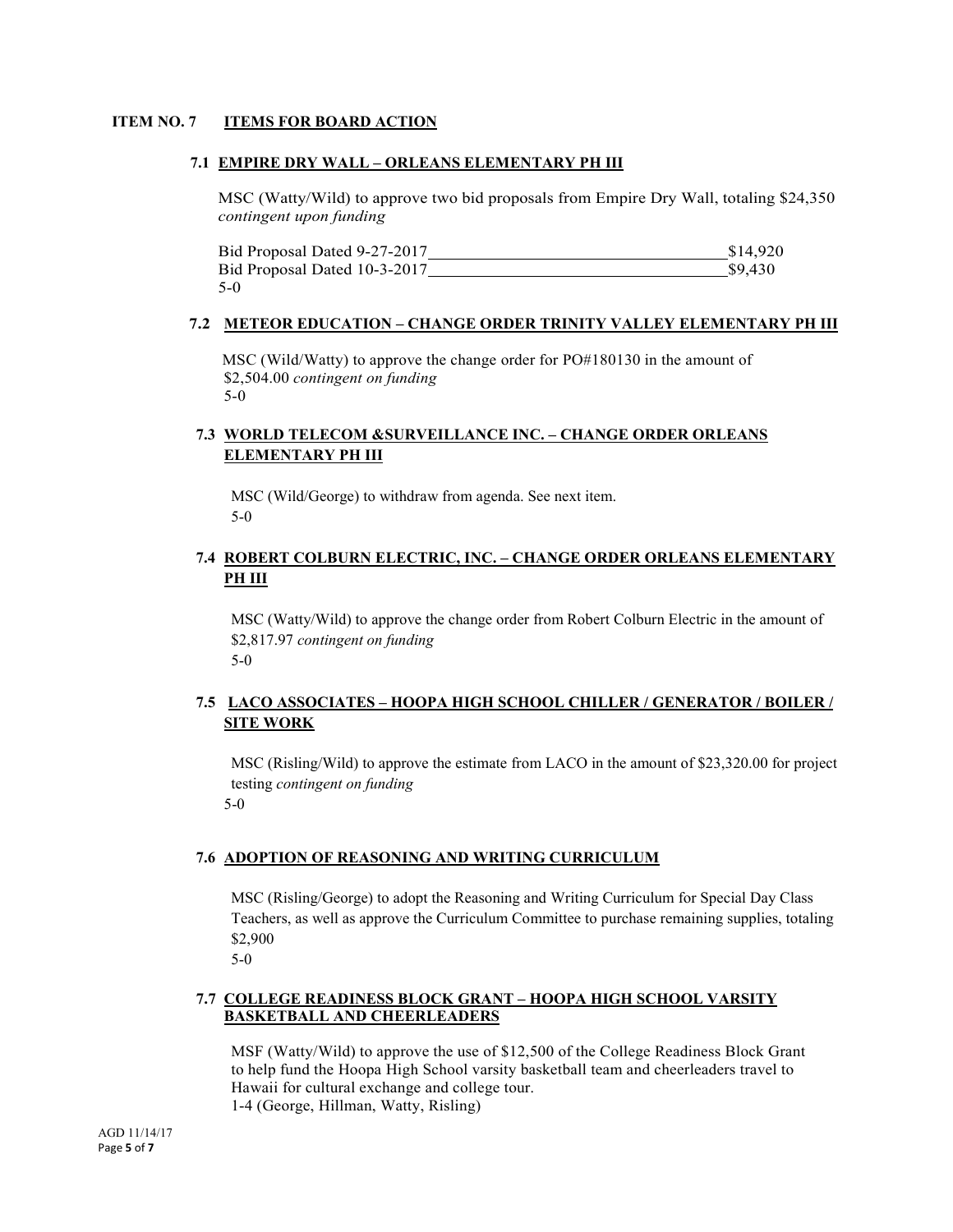*Board accepted suggestion by Trustee Risling to come up with a revised College Block Grant to be on the agenda for the December Meeting*

#### **7.8 SAT TRIP REIMBURSEMENT**

MSC (Risling/Hillman) to approve reimbursement in the amount of \$320 for Sydney McConnell for lunch and movies during the SAT Trip on October 7, 2017. 5-0

#### **7.9 CONSIDERATION AND POSSIBLE ACTION ON PROVISIONAL APPOINTMENT TO VACANT BOARD MEMBER POSITION (Ed. Code 5091)**

Motion to approve Tom O'Gorman by Trustee Risling, Seconded by Trustee George.

Risling: Aye Watty Aye Hillman Aye Wild Aye George Aye

MSC to appoint Tom O'Gorman to the School Board. 5-0

# **7.10 TOM HORN – TEMPORARY CLASSROOM GENERATOR HOOPA HIGH SCHOOL PH III**

MSC (Wild/George) to approve the proposal from Tom Horn in the amount of \$8,500.00 per month for a temporary generator for classrooms at Hoopa High School. Proposal includes delivery, install, and pick up, as well as installation of 550 gallon fuel tank *contingent on funding*. 6-0

#### **7.11 RESOLUTION #2017-21 – TEXTBOOK SUFFICIENCY (Ed. Code 60119)**

MSC (George/Hillman) to approve the resolution of Textbook Sufficiency. 6-0

#### **7.12 SUNSHINE COMMITTEE 2017-18 BUDGET**

MSF (George/Watty) to approve the Sunshine Committee's 2017-18 Budget in the total amount of \$25,000 *itemize budget be revised per committee*.

Risling: Nay O'Gorman: Nay Kerry: Aye Hillman: Nay Wild: Nay